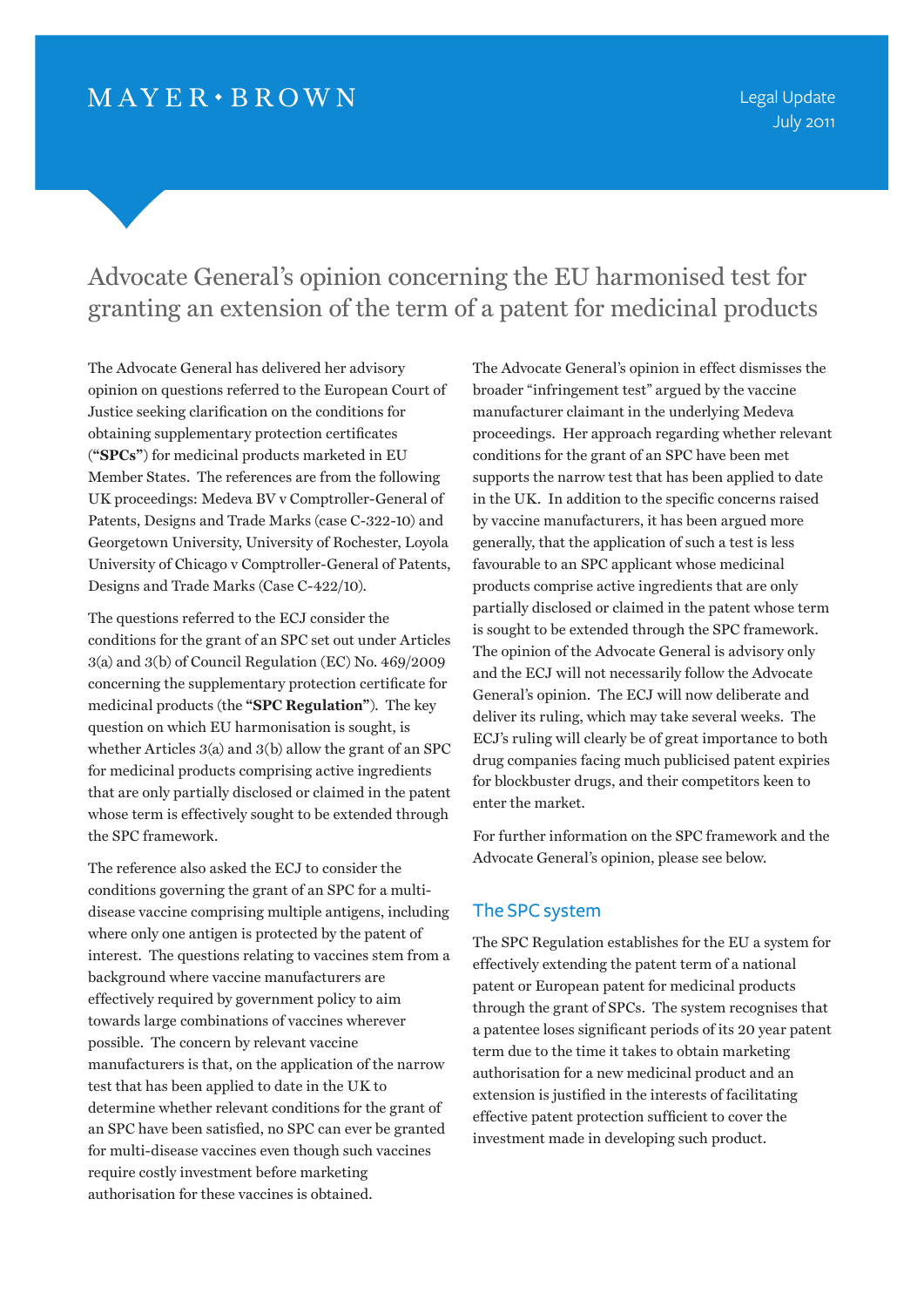The SPC Regulation provides that SPCs are to be granted for a product protected under patent law and an SPC confers the same rights as conferred by the "basic patent" protecting the product. The duration of the protection granted by an SPC is such that the holder of both such a basic patent and an SPC is entitled to an overall maximum of 15 years of protection from the time the medicinal product in question first obtains authorisation to be placed on the market in the EU. An SPC, however, cannot be granted for a period exceeding 5 years from the date on which the SPC takes effect<sup>1</sup>. This 5 year period can be extended for a further period of 6 months where a medicinal product has been tested for paediatric use<sup>2</sup>.

### Articles 3(a) and 3(b) of the SPC Regulation

Article 3 of the SPC Regulation sets out the conditions for obtaining an SPC and the reference to the ECJ concerns two of these conditions, namely the conditions set out in Articles 3(a) and 3(b) of the SPC Regulation. Under these conditions, an SPC can only be granted if in the Member State in which the SPC application is made and at the date of the SPC application:

- the product for which the SPC is sought (the **"SPC Product**") is protected by a "basic patent" in force (Article 3(a)); and
- a valid authorisation to place the SPC Product on the market as a medicinal product has been granted (Article 3(b)).

Determining whether an SPC application satisfies these conditions requires identifying the following: (i) the SPC Product; (ii) the basic patent as required by Article 3(a); and (iii) the medicinal product covered by the valid authorisation as required by Article 3(b).

### The questions referred to the ECJ and the Advocate General's opinion

*Question 1 - What is meant in Article 3(a) of the SPC Regulation by "the product is protected by a basic patent in force" and what are the criteria for deciding this?*

This question arises where there is mismatch between the SPC Product and the nominated "basic patent". In particular, where the SPC Product contains active ingredients not described or claimed in the nominated basic patent, can such a patent be the basic patent for the purposes of Article 3(a) and enjoy the benefit of patent term extension offered by the SPC system? By way of example, the particular mismatch that has arisen in the Medeva proceedings is as follows:

- The basic patent that Medeva relies on discloses a method for preparing a vaccine by mixing an antigen referred to as pertactin with another antigen, the filamentous haemagglutinin antigen. In general terms, antigens mimic the diseasecausing agent of interest and induce the immune response critical to the mechanism by which vaccines improve immunity.
- Medeva is seeking SPCs to cover vaccine products aimed at the following 5 diseases: diphtheria, tetanus, pertussis, polio and haemophilus influenza type B (a cause of meningitis).
- In certain of the SPC applications made by Medeva, the relevant SPC Product contains active substances in addition to those described in the subject matter of the Medeva patent. For example, one such SPC Product (SPC1 09/015) is a vaccine that contains the following additional antigens: diphtheria toxoid, tetanus toxoid, pertussis toxoid, inactivated poliovirus type 1, inactivated poliovirus type 2, inactivated poliovirus type 3, haemophilus influenza type b capsular polysaccharide, pertussis fimbrial agglutinogens 2 and 3, and haemophilus influenza type B polyribosylribotol phosphate.

The general issue, as has been considered in the UK, is whether the words "protected by a basic patent in force" in Article 3(a) mean that (i) the SPC Product is disclosed and claimed by the basic patent or (ii) the manufacture or supply of the product would infringe the basic patent ((ii) is known as the **"Infringement Test"**). Of these tests, the Infringement Test is more favourable to an SPC applicant whose basic patent covers only part of the underlying active ingredients of the SPC Product because such a basic patent, by virtue of claiming only part of the active ingredients (or in the case of a vaccine, only part of the antigens), could prevent the sale of a product that uses a combination of active ingredients (or a vaccine that includes other antigens), even though not the subject-matter of the basic patent.

<sup>1</sup> Articles 13(1) and 13(2) of the SPC Regulation

<sup>2</sup> Article 36 of Regulation (EC) No. 1901/2006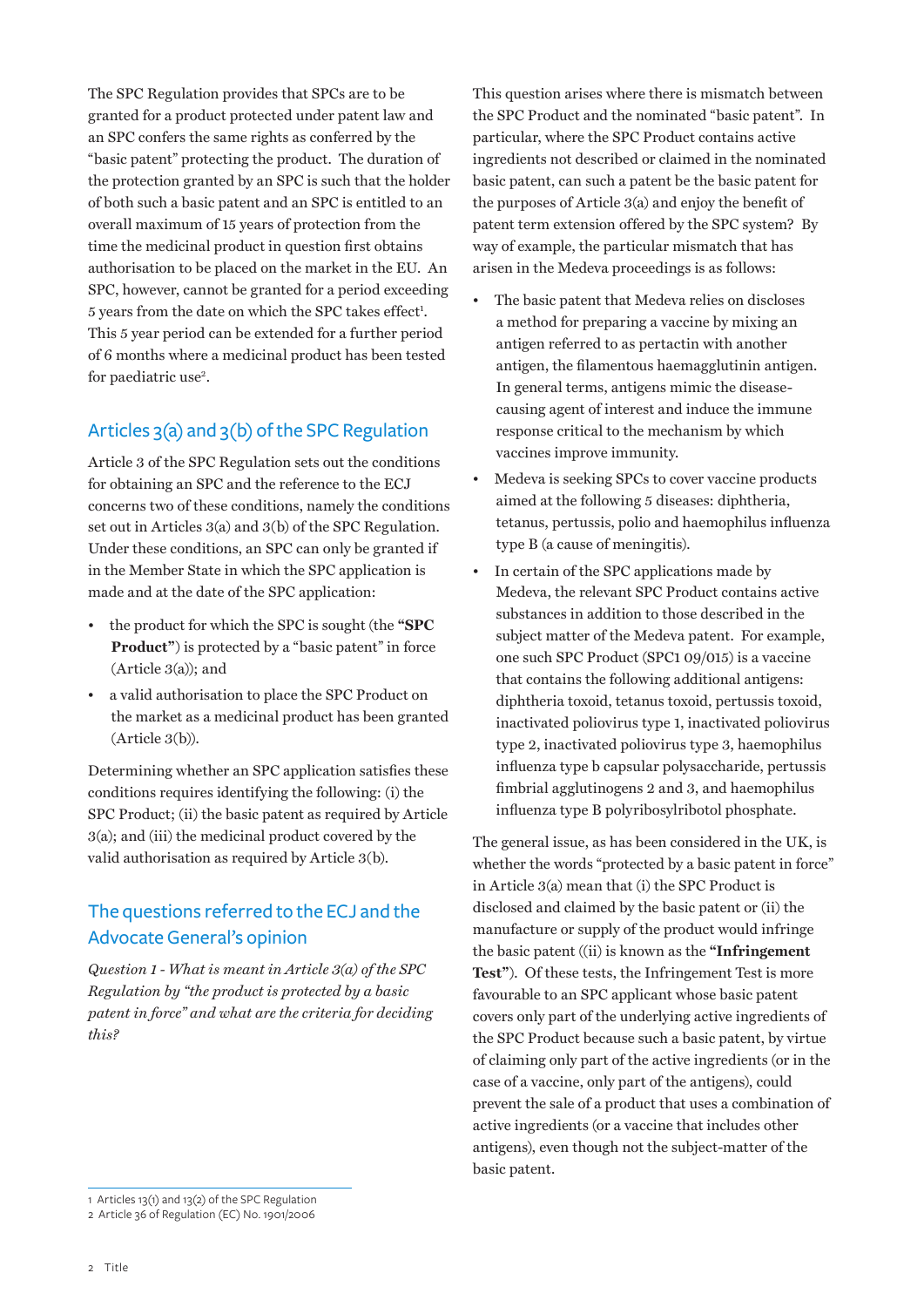The Advocate General's opinion dismisses the application of the Infringement Test. She partly arrives at this view on the basis of her interpretation of the terms "product" and "basic patent" as defined in the SPC Regulation. The SPC Regulation provides that SPCs are granted for a product protected under patent law. A product is defined as "the" active ingredient or combination of active ingredients of a medicinal product. The Advocate General considers this definition to encompass the whole active or effective part of the medicinal product and, in the case of a medicinal product with multiple active ingredients, the combination of all the active ingredients constitute the "product" and for the grant of an SPC, a product must form the subject matter of a "basic patent".

Although not phrasing the distinction between the 2 tests in the same way as described above, the Advocate General considers that the correct test should be to establish which active ingredients are protected by a patent under national law (i.e. asking the question what is the subject matter of the patent) and not which forms of commercial activity the patent proprietor can prohibit third parties from engaging in (i.e. asking the question what is the protective effect of the patent). The question of whether a medicinal product forms the subject matter of a national or European patent must be answered on the basis of the national rules governing that patent.

*Questions 2 and 3 - Should a different test be applied in cases where the product is a medicinal product comprising multiple active ingredients or where the product is a multi-disease vaccine?*

The Advocate General's opinion is that there are no further or different criteria in the case of a medicinal product comprising more than one active ingredient or, where the product is a multi-disease vaccine, for the purposes of Article 3(a).

*Questions 4 and 5 - For the purposes of Article 3(a), is a multi-disease vaccine comprising multiple antigens "protected by a basic patent" if one antigen of the vaccine is "protected by the basic patent in force"? For the purposes of Article 3(a), is a multi-disease vaccine comprising multiple antigens "protected by a basic patent" if all antigens directed against one disease are "protected by the basic patent in force"?*

The Advocate General's opinion is that these questions must be answered according to the rules governing the basic patent. However, the protective effect of the basic patent must not be used as a criterion for the purposes of answering the question of whether a product within the meaning of Article 3(a) exists.

*Question 6 - Does the SPC Regulation and, in particular, Article 3(b), permit the grant of an SPC for a single active ingredient or combination of active ingredients where:*

- *(a) a basic patent in force protects the single active ingredient or combination of active ingredients within the meaning of Article 3(a) of the Regulation; and*
- *(b) a medicinal product containing the single active ingredient or combination of active ingredients together with one or more other active ingredients is the subject of a valid authorisation which is the first marketing authorisation that places the single active ingredient or combination of active ingredients on the market?*

This question stems from the scenario where the marketing authorisation sought to be relied on for the purposes of Article 3(b) is for a medicinal product that contains active ingredients in addition to the single active ingredient or combination of active ingredients comprising the SPC Product, resulting in a mismatch between the SPC Product and the medicinal product covered by the nominated marketing authorisation. The Advocate General's opinion is that a valid authorisation for the SPC Product exists for the purposes of Article 3(b) where the active ingredient or combination of active ingredients comprising the SPC Product is contained together with one or more other active ingredients in a medicinal product which was the subject of a valid marketing authorisation.

For a complete copy of the opinion, [click here](http://curia.europa.eu/jurisp/cgi-bin/form.pl?lang=en&newform=newform&Submit=Submit&alljur=alljur&jurcdj=jurcdj&jurtpi=jurtpi&jurtfp=jurtfp&alldocrec=alldocrec&docj=docj&docor=docor&docdecision=docdecision&docop=docop&docppoag=docppoag&docav=docav&docsom=docsom&docinf=docinf&alldocnorec=alldocnorec&docnoj=docnoj&docnoor=docnoor&radtypeord=on&typeord=ALL&docnodecision=docnodecision&allcommjo=allcommjo&affint=affint&affclose=affclose&numaff=322%2F10&ddatefs=&mdatefs=&ydatefs=&ddatefe=&mdatefe=&ydatefe=&nomusuel=&domaine=&mots=&resmax=100).

If you would like more information about the subject matter of this update please contact:

[Sangeeta Puran](mailto:SPuran@mayerbrown.com) Partner Ph: +44 20 3130 3294

[Sarah Byrt](mailto:SByrt@mayerbrown.com) Partner Ph: +44 20 3130 3832